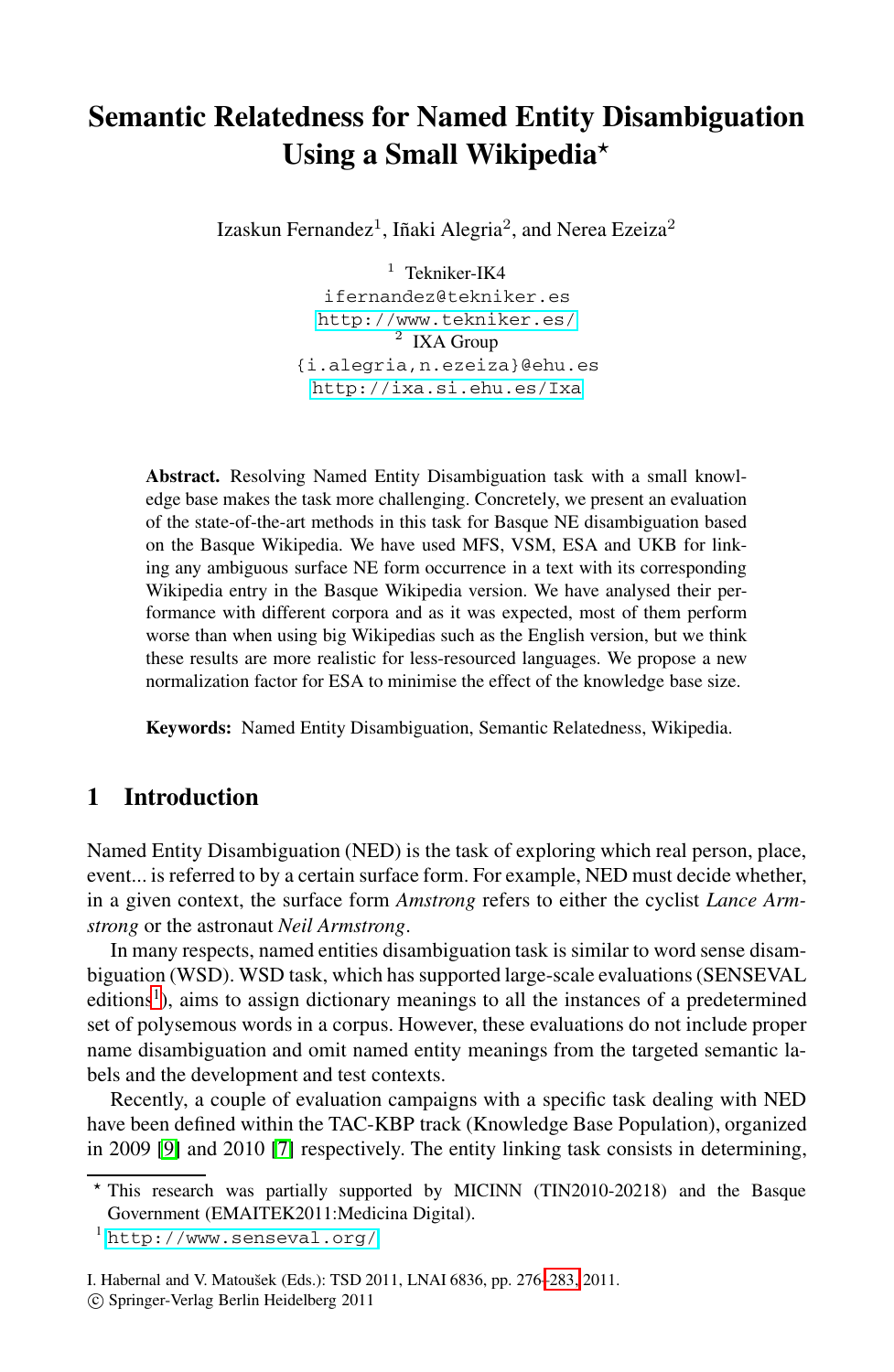for a given NE surface form and a particular context, which of the entries in a knowledge base (KB) the NE refers to, provided there is one. In the TAC-KBP track, the English Wikipedia was the KB.

But those results have not been tested yet for smaller Wikipedia versions, such as those written in less-resourced languages. In this work we analyse how characteristics of a smaller Wikipedia (the Basque Wikipedia) change compared to a larger one (the English Wikipedia) and how they can affect the performance of named entity disambiguation systems. The distinctive features of a smaller Wikipedia are the following:

- **–** *Less ambiguity*: since there are fewer articles, the list of possible candidates for an ambiguous entity in the KB will be shorter.
- **–** *More NE without an entry in the KB*: (related to the previous feature) it is possible that more named entities will not be represented in the Wikipedia. This characteristic depends on the KB, but also on the target corpus.
- **–** *Shorter articles*: the percentage of short articles is higher, so the amount of information for disambiguation is smaller.
- **–** *Less links*: (related to the previous feature) we can presume that less links will be available to extract new information.

Although it seems that the first feature leads to an easier task, the rest of them make the task more challenging when working with a small KB.

Our aim is to test some of the most popular NED methods described in the literature for the task of linking named entities in texts to Wikipedia articles, using a small Wikipedia (the Basque Wikipedia, <eu.wikipedia.org>) for this purpose. Concretely we test bag-of-words in a vector space model, the ESA algorithm and a graph-based model (UKB) in this context.

The remainder of the paper is organized as follows. Section 2 describes the state of the art in NED task. Section 3 describes the disambiguation strategy we have applied, specifying the resources and the methods used for it. Section 4 describes the evaluation methodology and in the Section 5 we present the results. Finally, we show some conclusions and future work.

#### **2 Related Work**

In the last few years growing interest has been shown in the task of linking Wikipedia and NED. In [\[3\]](#page-7-3) the authors use several characteristics from an English Wikipedia dump, such as the text of the entries, categories, redirection pages and hyperlinks, which are used to train a supervised model (based on SVM) to link an entity occurrence to a Wikipedia page. They evaluate the system for person name disambiguation, reporting accuracies of 55.4% to 84.8%.

In [\[4\]](#page-7-4), Cucerzan formalized the disambiguation paradigm, which is based on Wikipedia and includes similar information as the one described in the previous paper in a vector-space model. More specifically, the vectorial representation of a document is compared with the vectorial representation of the Wikipedia entities, which are represented as an extended vector with two main components, corresponding to context and category information. The reported accuracy is 88% to 91%.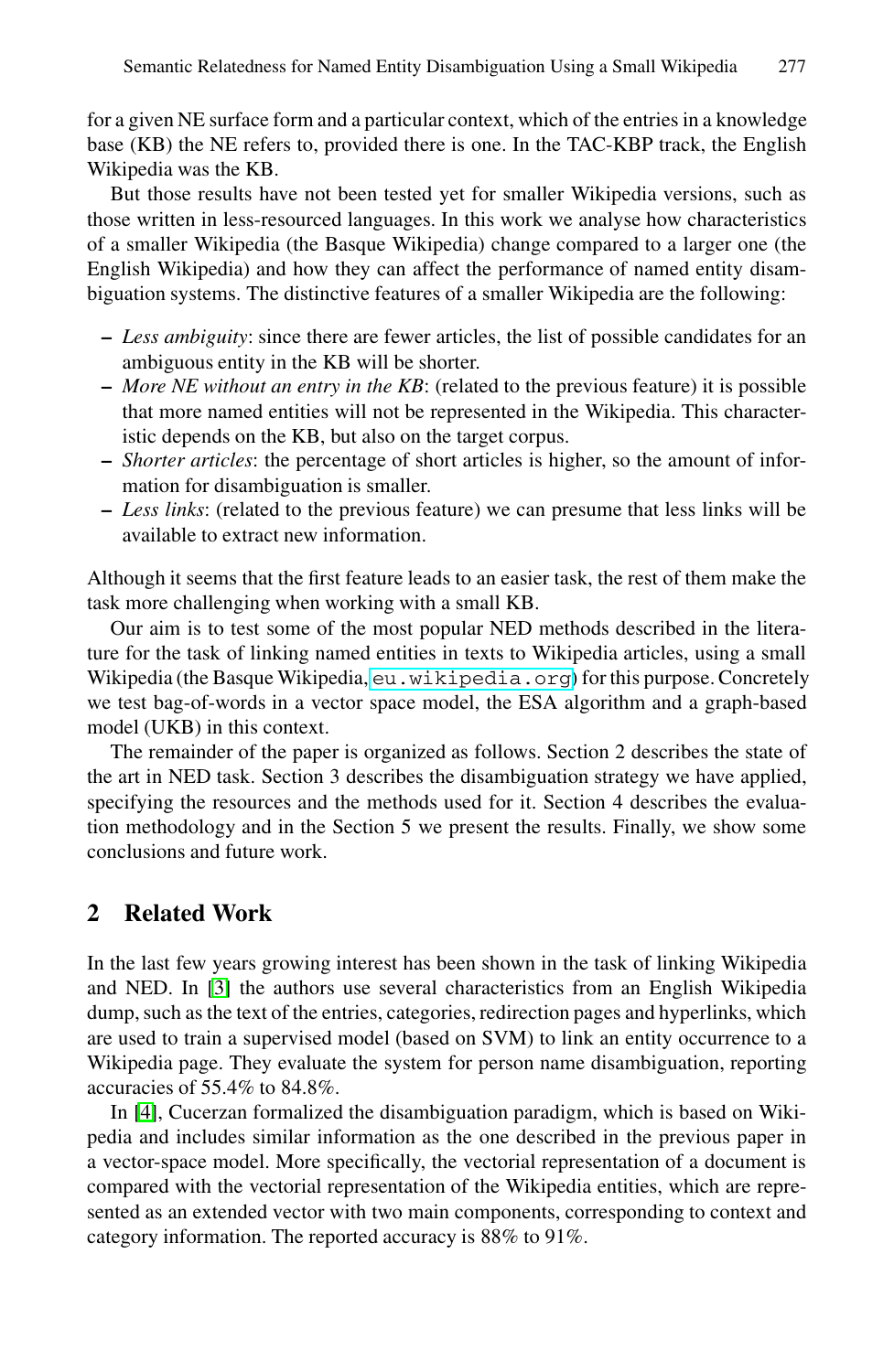Gabrilovich and Markovitch [\[5\]](#page-7-5) presented Wikipedia-based ESA (Explicit Semantic Analysis) to compute semantic relatedness of documents. ESA works by first building an inverted index from words to all Wikipedia articles that contain them. Then, it estimates a relatedness score for any two documents by using the inverted index to build a vector over Wikipedia articles for each document and by computing the cosine similarity between the two vectors.

Graph-based models have been also used to face this problem [\[6\]](#page-7-6). In this work, the authors propose a method, which uses a graph model using multiple features extracted from Wikipedia, to estimate Semantic Relatedness over the Wikipedia-based graph. They exploit the obtained relatedness values to resolve the NED problem, obtaining 91.46% and 89.83% accuracy in two different evaluation sets.

A wide range of methods and combinations have been developed for the entity linking task in TAC2009 and TAC2010 ([\[9\]](#page-7-0), [\[7\]](#page-7-1)). This task is similar to the one we explain in this paper: given a name and its context, the system must decide whether this name corresponds to an entry in a database from Wikipedia and, if so, which one.

# **3 Experimental Settings**

The NED process aims to create a mapping between the surface form of an entity and its unique meaning in the KB if it exists. So a dictionary indicating all possible entries in the KB for a surface form is needed. In this work we use a Basque Wikipedia dump dated March 2006 as KB so as to build the mapping dictionary and extract features for the different disambiguation methods. The algorithms, given a surface form of a named entity and its occurrence context (a paragraph), must decide whether the name corresponds to an entry in the Wikipedia and, if so, to which one. For the evaluation, we have used a news corpus. All these resources are detailed in the following sections.

#### <span id="page-2-0"></span>**3.1 Resources**

**Named Entity Ambiguity Dictionary.** To build the mapping dictionary based on the Basque Wikipedia, we try to derive all the possible ambiguous forms for each Wikipedia entry. Once all the surface forms are generated, we represent them in a dictionary where each surface form is defined by a set of Basque Wikipedia entries. We apply the following strategy to generate the dictionary:

- **–** *The title itself* is considered a possible surface form for the entry.
- **–** When a title has more than one word, we *generate all the possible combinations replacing each word (except the last one) with its initial*, and we add them as surface forms. For instance, to deal with the entry *Juan Jose Ibarretxe*, we add the surface forms *Juan J. Ibarretxe*, *J. Jose Ibarretxe* and *J. J. Ibarretxe*.
- **–** *Each word in the title* is considered a surface form. For instance, three new entries are created in the previous example: *Juan*, *Jose* and *Ibarretxe*.

While exploiting the Wikipedia characteristics we also enrich the set of surface forms. Since if an entry in Wikipedia refers to another entry, it should be linked to its main entry, those anchors can also be considered surface forms for the target entry. As redirect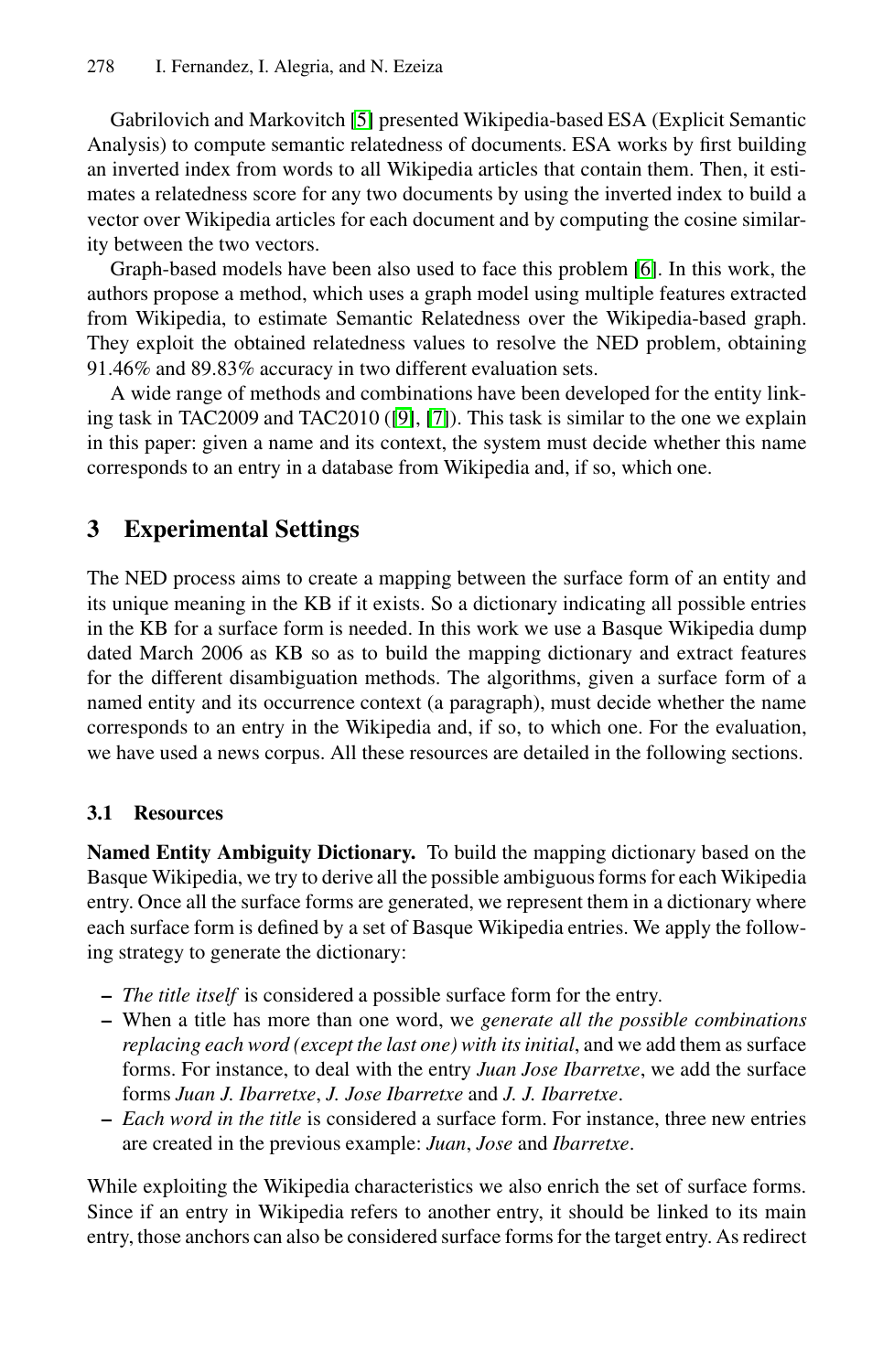entries represent just another form to mention the linked entry, they are also added to the set of surface forms for the target entry.

Finally, we also use the content of disambiguation pages. Unlike in redirect pages, disambiguation titles are considered surface forms for the entries listed in them, because, as the name implies, they are entries that refer to different Wikipedia entries, so they are ambiguous names.

**News Corpus.** Since there is no standard Basque corpus defined for the NED evaluation task, we have generated a repository for that purpose using pieces of news of the 2002 year edition of the *Euskaldunon Egunkaria* newspaper. To be precise, we have used an annotated version of this news corpus, processed in the context of HERMES project (http://nlp.uned.es/hermes/). The corpus has 40,648 articles and 135,505 NEs.

It is very common in news texts to use the entire or long form of an entity (i.e. *Aimar Olaizola*) in its first occurrence and shorter forms (i.e. *Aimar* or *Olaizola*) in the later occurrences within the same item of news. These short surface forms have higher ambiguity, since they are not as specific as the longer ones, so they can refer to a larger set of NEs.

We do not take advantage of this feature during the disambiguation task, because the aim of our work is to evaluate different methods for short contexts which might not have more than one instance of the same entity. However, it is very useful to generate a corpus that does not need any hand revision for the evaluation. We have created a test-corpus (Corpus A) which only includes texts that meet the following conditions: they have instances of short entities and their longer unambiguous forms in the same item of news; and the unambiguous forms have their corresponding Wikipedia entry.

This way, for every ambiguous NE, we know which Basque Wikipedia entry it must be linked to as a result of the disambiguation. Looking at the previous example, if *Aimar Olaizola* appears in Wikipedia and it is unambiguous at the piece of news we are analysing, the paragraphs where *Aimar* or *Olaizola* surface forms occur will be selected for this test corpus.

Another test-corpus was built in a regular way, collecting news paragraphs with at least one entity, no matter if there was a longer NE containing it along the news or if it was represented in the Wikipedia. Since there was no automatic way to know which the corresponding Wikipedia entry was, if any, for each NE in this example set, the corpus (henceforth Corpus B) was manually disambiguated, linking each NE occurrence to its corresponding Wikipedia entry, when possible. Even if in this work no training process has been applied, Corpus B was divided into two groups in order to use one for the tuning process (Corpus B-dev) and the second one for evaluation (Corpus B-eval).

|               |       | # Examples # Ambiguous Ex. NIL Ambiguity |    |           |
|---------------|-------|------------------------------------------|----|-----------|
| Corpus A      | 6.500 | 4.376                                    |    | $67.32\%$ |
| Corpus B-dev  | 532   | 295                                      | 70 | 55.45%    |
| Corpus B-eval | 500   | 300                                      | 63 | 60%       |

<span id="page-3-0"></span>**Table 1.** Evaluation corpora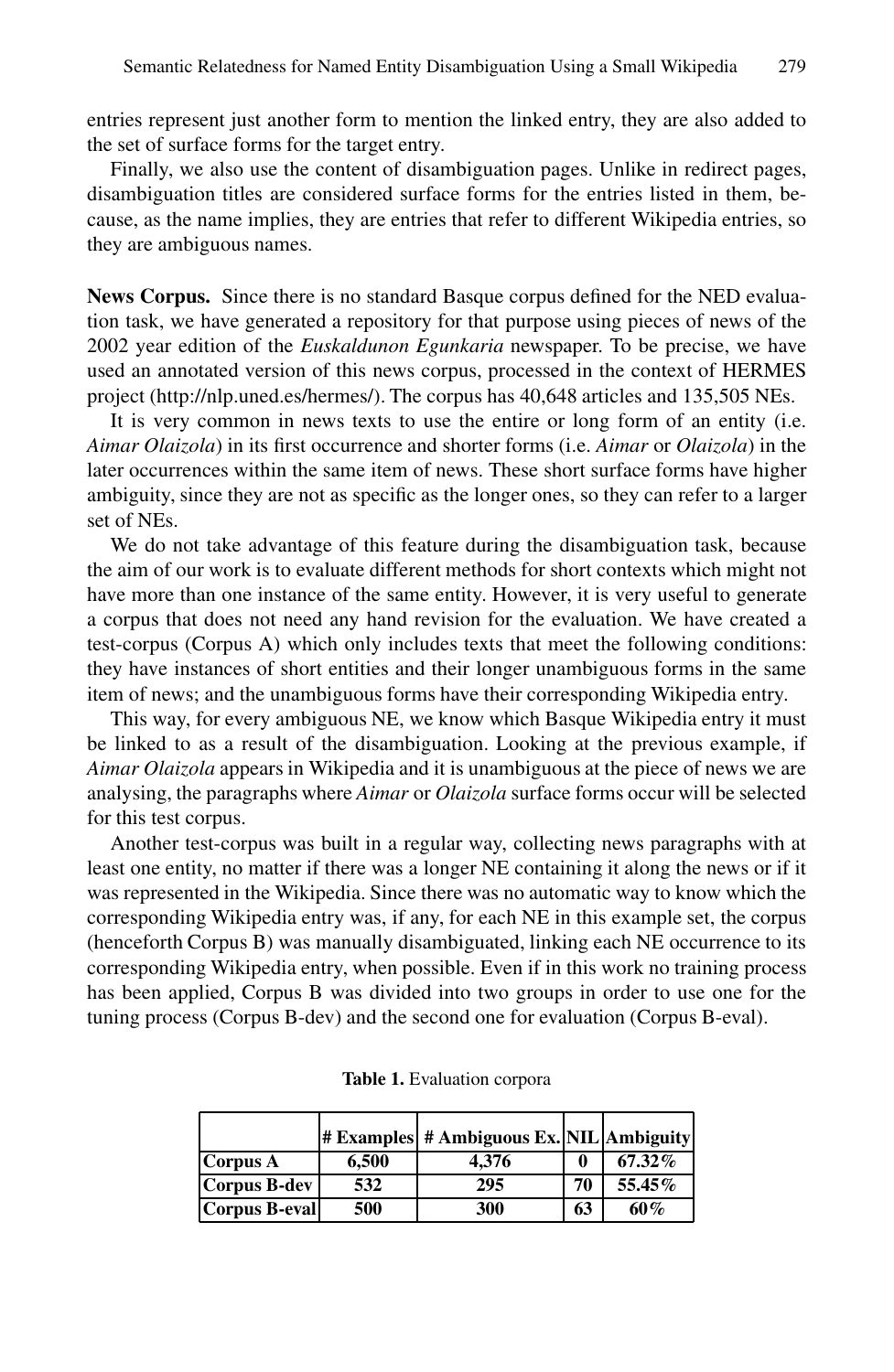Table [1](#page-3-0) summarizes the main features of the mentioned corpora, including the number of NE to disambiguate; the number of the ambiguous examples in the set, considering non-ambiguous those surface forms that are only defined by one Wikipedia entry in the NE ambiguity dictionary; the number of examples that have no corresponding NE disambiguation form represented in Wikipedia, in which case the system should answer NIL; and finally the ambiguity rate.

#### **3.2 Methods**

The methods we want to test with a small Wikipedia KB are some of the most popular in the literature: bag-of-words in a vector space model (VSM), ESA and UKB, a graphbased model. As it is usual in WSD, the baseline is calculated using the most frequent entity among the candidates (MFS). To compute the most frequent entity, we use the number of in-links of each Wikipedia entry. The entry with the highest number of inlinks is considered the most frequent one.

**VSM.** Vector Space Model [\[2\]](#page-7-7) for the resolution of NE ambiguity represents all the Wikipedia entries using bag-of-words vectors, being each word position measured with its *tfidf* value in the corresponding Wikipedia entry. Based on this information, when a new NE occurrence has to be disambiguated, its context is represented in the same vector space with bag-of-words modelling. This vector is compared to the ones corresponding to the Wikipedia disambiguation pages for the given ambiguous NE form defined at the dictionary, computing the cosine of each vector pair. The Wikipedia entry with the highest cosine value will be the one proposed as the disambiguation form.

**ESA.** Explicit Semantic Analysis (ESA) [\[5\]](#page-7-5) is a vector space comparison algorithm based on Wikipedia articles. For a candidate text, each dimension in its ESA vector corresponds to a Wikipedia article, with the score being the similarity of the text with the article text, subject to *tfidf* weighting. The relatedness of two texts is computed as the cosine similarity of their ESA vectors.

Since in NED task the aim is to compare an input text with a set of Wikipedia entries, it is not necessary to construct the entire ESA vector. Estimating the similarity measures for that set of Wikipedia entries is enough, as it is formalized by Sorg and Cimiano [\[10\]](#page-7-8). So what we need is just to compute the similarity values for a given ESA vector dimension.

For computing the association strength between an  $A_j$  Wikipedia article and a T input text, ESA applies the following metric:

$$
ESASimilarity(T, A_j) = \sum_{w_i \in T} v_i * k_j
$$

*where*  $k_i$  *is the tfidf value of*  $w_i$  *in*  $A_i$ *, and*  $v_i$  *the tfidf value of*  $w_i$  *in*  $T$ 

**Balanced ESA.** The association strength defined for ESA tends to promote short articles over long ones when articles in the KB are very different in terms of length. This effect disappear when articles are similar in extent or at least of a minimum length, as it happens when this algorithm is tested in a bigger KB such as the English Wikipedia. In order to reduce this adverse effect, we have introduced a normalization factor to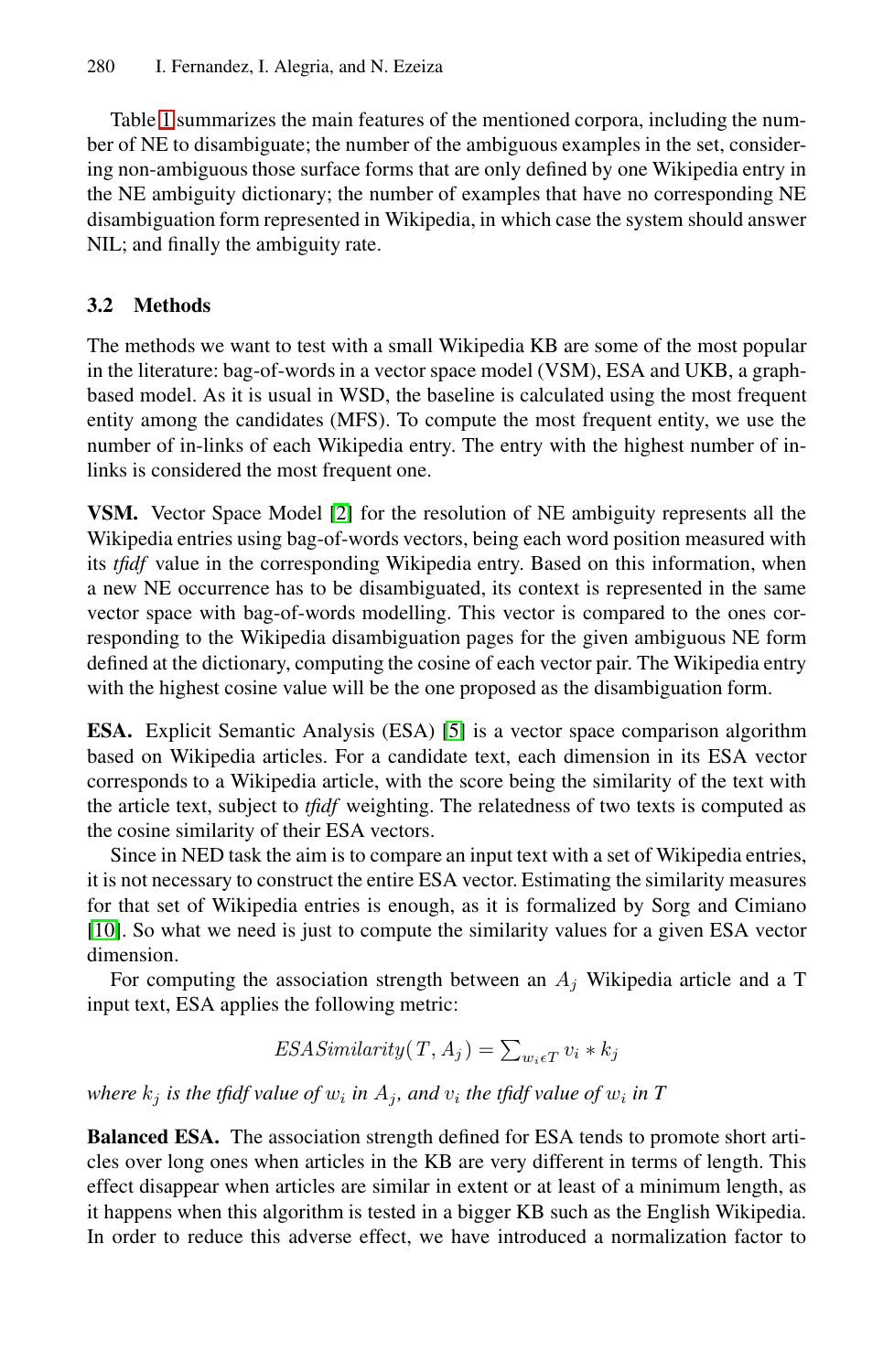the original ESA strength association measure, which takes into account the number of words shared between the Wikipedia article and the input text. So the new association strength estimation is defined as follows:

$$
bESAsimilarity(T, A_j) = ESASimilarity(T, A_j) * \frac{Count_T}{|T|}
$$

*where*  $Count_T$  *is the number of words shared by a T input text and an*  $A_i$  *article* 

**UKB.** UKB [\[1\]](#page-7-9) is a Personalized PageRank method that aims to obtain a relatedness score between a pair of texts by performing random walks over a graph to compute a stationary distribution for each text. In order to apply it in the context of NED based on the Basque Wikipedia, it is necessary to build two resources: the Basque Wikipedia as a graph, and a dictionary.

In order to construct the graph structure of the Basque Wikipedia 2006 dump, we simply treat the articles as vertices, and the links between articles as edges as in [\[12\]](#page-7-10). The graph has 63,106 vertices and 458,026 edges.

The aim of this task is to disambiguate surface forms linking them with a particular Wikipedia article, provided there is one. Therefore, the mapping dictionary should have available correspondences between NE ambiguous forms, surface forms, and the set of Basque Wikipedia articles that could be their disambiguation forms. This resource has been described in [3.1.](#page-2-0)

#### **4 Evaluation and Results**

The goal of the NED tool is to give, for a certain NE, the Wikipedia entry with the highest score among the candidates. When no candidate is found in the dictionary, no answer is possible and the system must return NIL. When there is a scoreless tie, the tool can have one of the following behaviours:

- 1. Silent mode. The system does not take any decision on a tie.
- 2. Tie-break mode. The system makes a decision by applying a random answer or MFS.

In silent mode, we evaluate the performance of the algorithms in terms of *F-Score*. As there is neither special treatment nor a defined thershold for NIL prediction, the system only returns NIL when we force an answer (in tie-break mode) and there is no candidate. Otherwise, it decides at random or using MFS. Thus, in tie-break mode, we treat NIL as a possible answer and, we compute *accuracy* accordingly.

Table [2](#page-6-0) shows the results obtained by each algorithm. The first column describes the results of the baseline system (MFS), which is used as a reference in tie-break mode. In silent mode, we want to point out that, unexpectedly, ESA obtains the worst results, because of the low recall. We think that the small size of the Wikipedia articles makes it difficult to obtain strong similarity measures when we compare them with the context paragraphs of the target NE instance. However, we intend to take a deeper view on the results to confirm this suspition. Using bESA we obtain better results than with ESA or VSM. Nevertheless, UKB obtains the best results, outperforming significantly the rest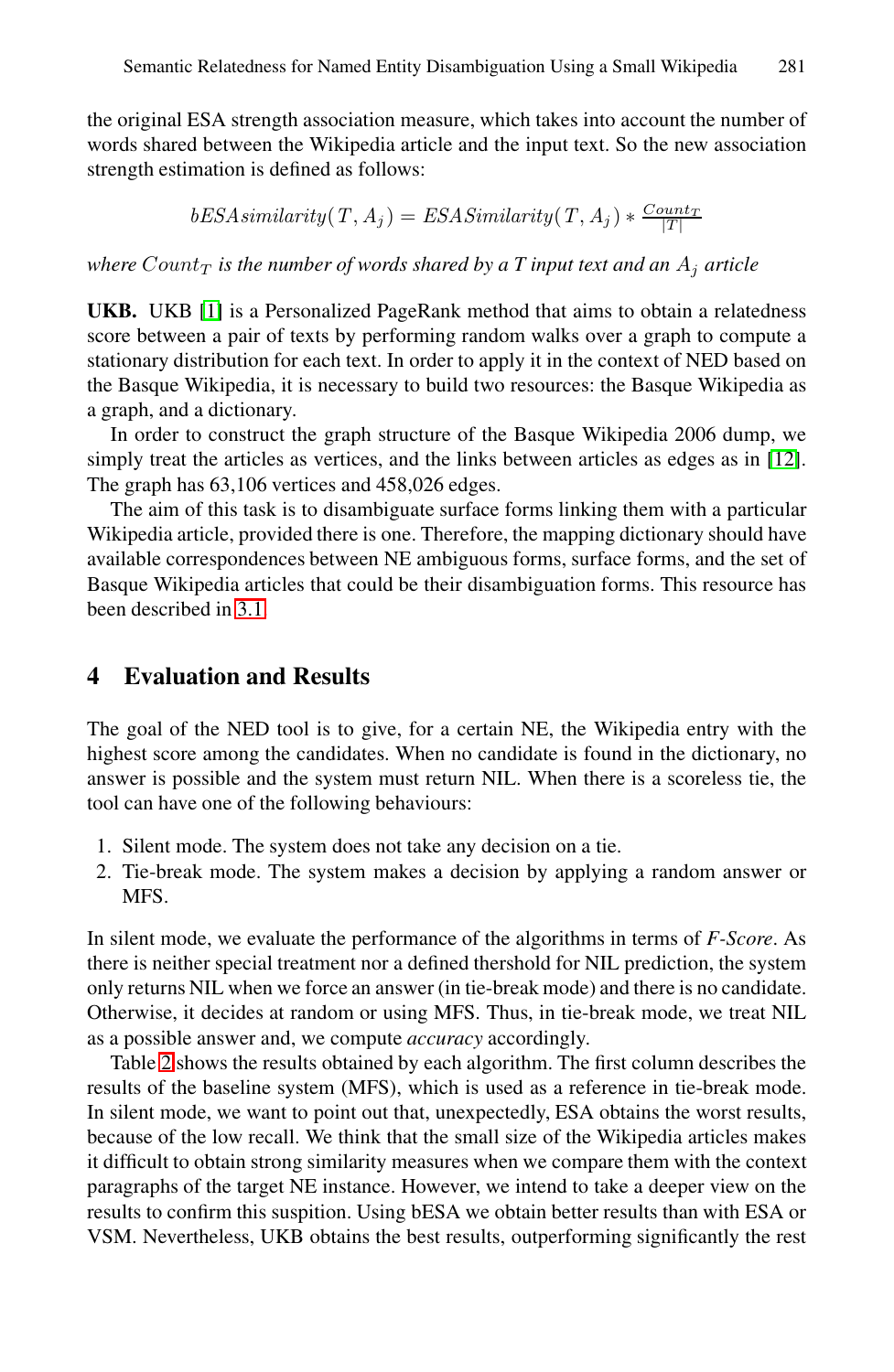|                        | <b>MFS</b> | <b>VSM</b>           | <b>ESA</b> | <b>bESA</b> | UKB    |
|------------------------|------------|----------------------|------------|-------------|--------|
| A – Silent             |            | 68.32% 70.15%        | 66%        | 71.25%      | 81.91% |
| $A - Random$           | 68.32%     | 74.03%               | 71%        | 75.94%      | 82.8%  |
| $A - MFS$              |            | 68.32% 75.53% 72.43% |            | 77.66%      | 82.8%  |
| <b>B-Dev - Silent</b>  | 72%        | 69%                  | 59.4%      | 66.6%       | 75.7%  |
| <b>B-Dev - Random</b>  | 72%        | 70.3%                | $60.9\%$   | 67.8%       | 75.9%  |
| <b>B-Dev - MFS</b>     | 72%        | 70.4%                | 61%        | 68%         | 75.9%  |
| <b>B-Eval - Silent</b> | 70.4%      | 67%                  | 58%        | 65%         | 76%    |
| <b>B-Eval - Random</b> | 70.4%      | 69%                  | 61.2%      | 68.4%       | 76.2%  |
| <b>B-Eval - MFS</b>    | 70.4%      | 70%                  | 61.6%      | 68.4%       | 76.2%  |

<span id="page-6-0"></span>**Table 2.** Results of the algorithms

of the methods and it is the only method that achieves better results than MFS in Corpus B.

Corpus B-Dev and Corpus B-Eval have similar size (500 NEs) and the results are comparable between them, but there is a drop of 5-7 points with respect to Corpus A in the case of ESA, bESA and UKB. We think this is due to the low recall and the bad assignment of the NIL choice, but it requires deeper analysis.

In tie-break mode, as it was expected, the results are better when MFS is applied. For Corpus B we observe that the results are 3 points better in average, while for Corpus A the difference is higher, because the NEs in Corpus A have always an answer in Wikipedia. The improvement is not so important for UKB. The main reason is that UKB has significantly higher recall, so there are less scoreless ties to break.

#### **5 Conclusions**

We have presented the work we have done in the field of Named Entity Disambiguation (NED) based on the Basque Wikipedia. Being the Basque Wikipedia a small KB, we have tested most of the state-of-the-art algorithms in order to evaluate their performance using small resources instead of big KBs.

Despite being ESA the most popular algorithm for semantic relatedness estimation, we have seen that for a small Wikipedia, with short and few entries, it does not perform so well. To minimise the negative effect caused by the KB size, we have proposed a new normalization factor for ESA, which provides better performance than the original, even getting one of the best performances in terms of accuracy and stability.

The UKB algorithm has not achieved very good results for NED task using the English Wikipedia as KB for graph construction (A. Soroa, pers. comm.). But surprisingly, for Basque, not only does it perform well, but it has also turned out to be the best of the tested algorithms for every evaluation corpora. We are examining the results on Corpus B-Dev in order to clarify the reasons of this.

We think that improving the NIL assignment will be a key work for the future. Finally, we consider interesting as future work to combine the different algorithms to get better results, especially in terms of recall.